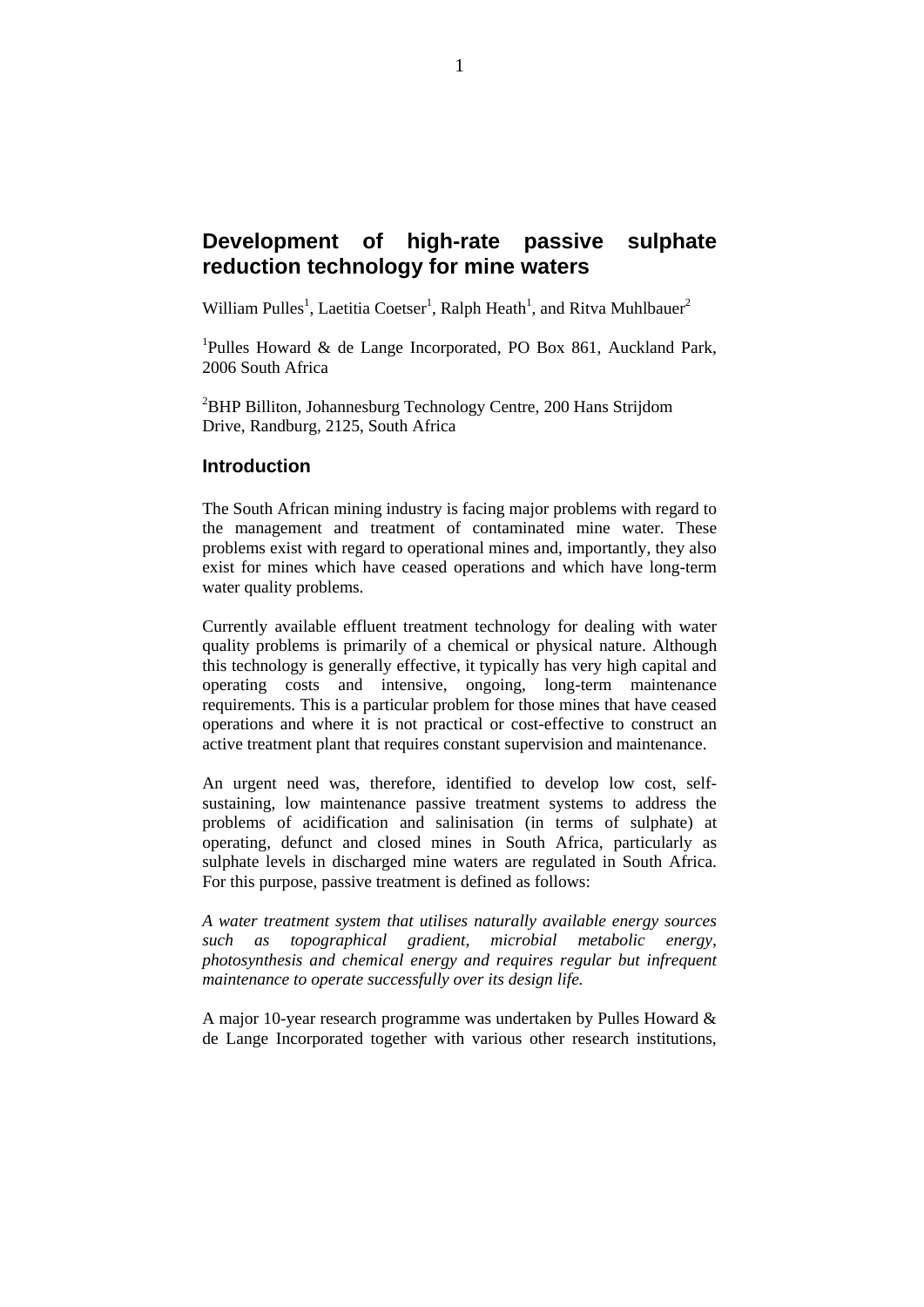with funding from various agencies, including the South African government (Department of Arts Culture, Science and Technology's Innovation Fund), the Water Research Commission, Anglocoal, Eskom and all the major coal and gold mining groups in South Africa (Pulles et al. 2003). This research commenced in 1995 and went through three major and distinct phases, resulting in the registration of a patent application in 2001 (Pulles & Rose, 2001).

## **Background to the passive sulphate reduction process**

The biological reduction of sulphate to sulphide, using an organic carbon source as the electron donor, is the process upon which the passive sulphate reduction technology rests. This process is used in both active and passive technology configurations, with the primary distinguishing feature of the passive technology being that the carbon source takes the form of a solid lignocellulose. This lignocellulose may be provided in various forms, including manure, straw, hay, sewage sludge, wood chips and a whole variety of agricultural solid residues.

While there are different ways of constructing the chemical equation for the biological degradation of lignocellulose in the reduction of sulphate, a useful one is the following:

 $(CH_2O)_{106}(NH_3)_{16}(H_3PO_4) + 53SO_4^{-2} = 53HS^{-} + 67HCO_3^{-} + 39CO_2(aq) +$  $39H_2O + 16NH_4^+ + HPO_4^{-2}$ 

The above equation is a simplified one, as the actual process within a biological reactor is a complex step-wise one, where the solid lignocellulose is first hydrolysed and solubilised, whereafter it is progressively fermented to simpler organic compounds which can ultimately be utilized by the sulphate reducing bacteria. Previous work (Pulles et al, 2003) undertaken in South Africa clearly showed that the hydrolysis of the complex lignocellulose was undoubtedly the rate-limiting step in a passive sulphate reducing reactor.

While this insight might seem trivial, a review of the literature on passive sulphate reduction suggests that many researchers were not aware of this phenomenon as the literature abounds with optimistic results for passive sulphate reduction, derived from relatively short-term laboratory studies. The many long-term reactor studies undertaken by Pulles Howard & de Lange clearly indicated a common time-related performance trend for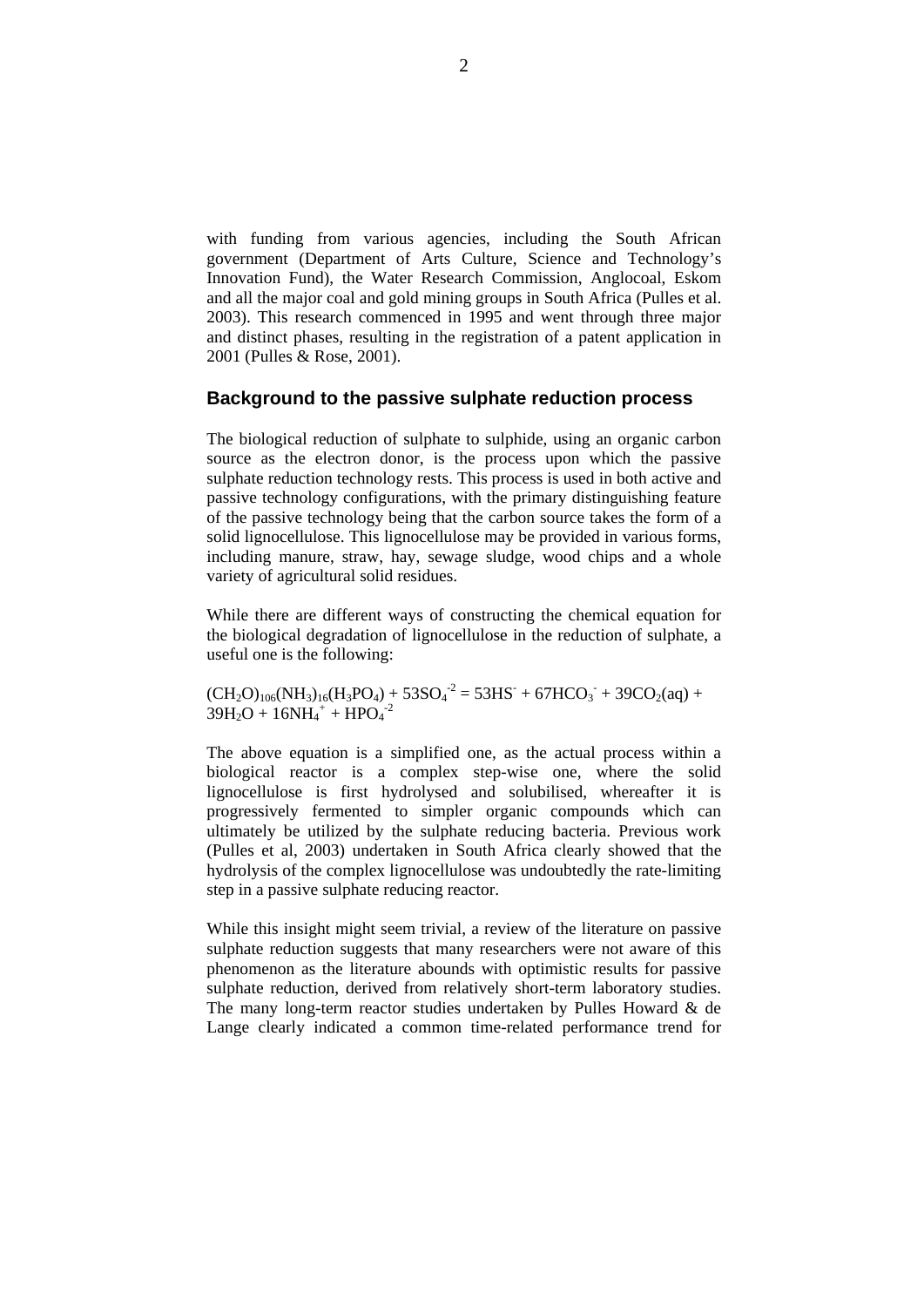passive sulphate reduction reactors, typified by the performance curve shown in Figure 1 below.



**Figure 1. Typical sulphate reduction performance for passive reactor** 

The curve shown in Figure 1 is typical of a standard passive sulphate reduction reactor with regard to the following performance phases:

- 1. A lag phase with a typical duration of around 90 days (closer to 150 days in the case of Figure 1) during which time the reactor bacterial populations are adapting to the environment and sulphate reduction is relatively low.
- 2. A very efficient high performance sulphate reduction phase, typically not lasting longer than 8 months after reactor startup, during which time the readily available and hydrolysable energy in the lignocellulose is very efficiently utilized in sulphate reduction.
- 3. A sharp decline or crash in reactor performance, typically in the  $8<sup>th</sup>$  or  $9<sup>th</sup>$  month after reactor startup, resulting from the exhaustion of the readily hydrolysable lignocellulose. The onset of this phase may be retarded if the reactor is operating at excessively long hydraulic retention times.
- 4. A sustained but sharply reduced rate of sulphate reduction that will last for a period of 5 to 6 years if no replenishment of lignocellulose occurs.
- 5. Eventual cessation of sulphate reduction capability due to inability to hydrolyse the remaining lignocellulose material

Phases 1 to 3 have been observed numerous times in the hundreds of reactor studies undertaken by Pulles Howard & de Lange over the ten year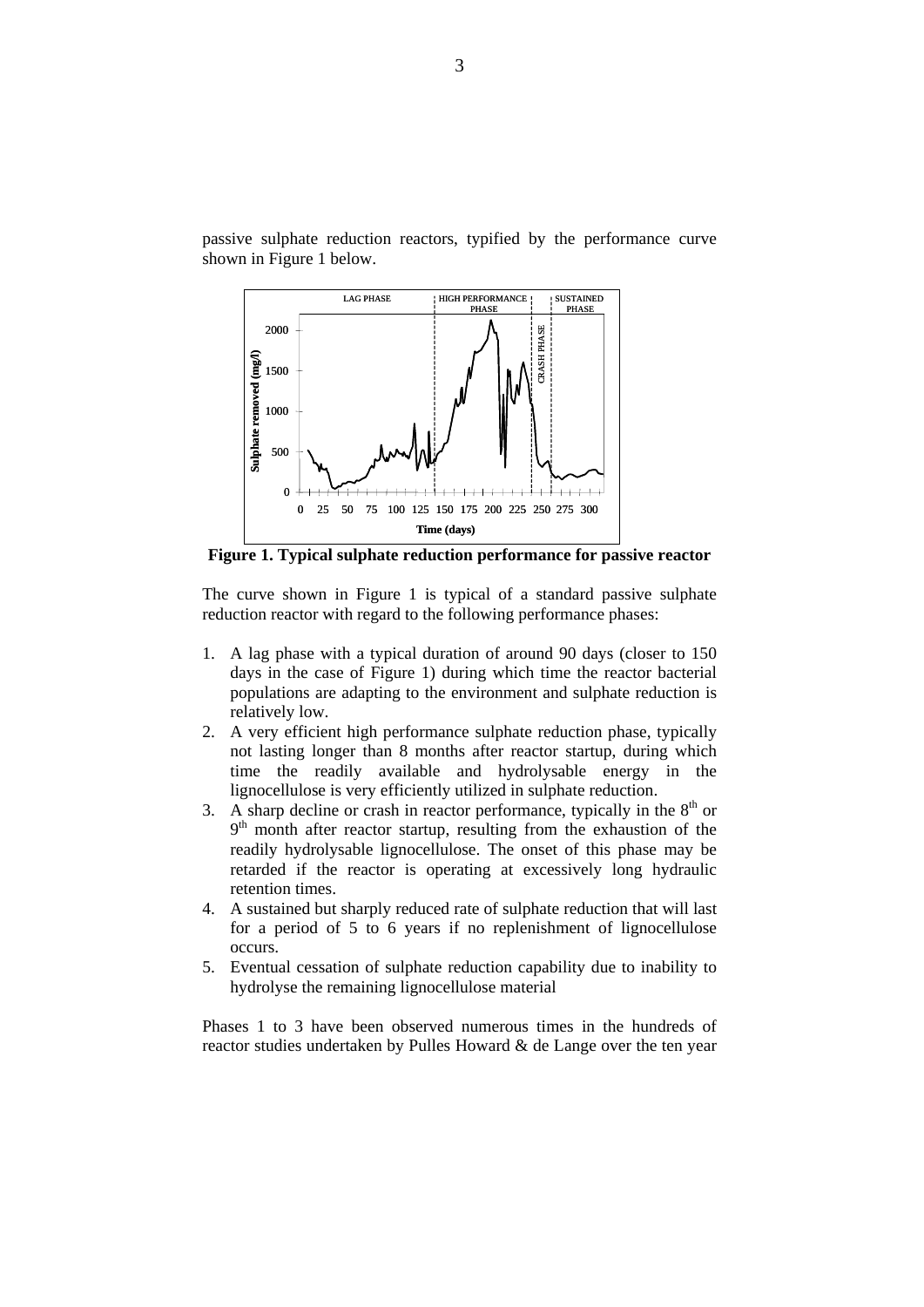period from 1995 to 2004. Phases 4 and 5 have been observed in long-term field pilot scale studies undertaken by Pulles Howard & de Lange at the Vryheid Coronation Colliery in Kwazulu-Natal, South Africa. The monitoring programme is still ongoing on this pilot plant where 6 different sulphate reduction reactors have been in operation since 1996. With more than 600 000 data points, this pilot plant is undoubtedly the world's longest and best monitored passive sulphate removal plant and has revealed very valuable information about the long-term performance of these reactors. This research is being written up in the form of a research report to be published early in 2005 by the Water Research Commission.

Much of the research published in the literature is for studies that have not been undertaken for long enough to move through the crash phase into the low level sustained sulphate reduction phase and the results of such research should be used with caution and should not ever be used to inform reactor design exercises. Based on our research, we have found that the typical low level sustained sulphate reduction rate will be of the order of 300 millimoles per cubic metre per day  $(300 \text{ mM/m}^3/d)$  with lower levels being obtained if hydraulic short-circuiting is prevalent. This corresponds well with results reported in the PIRAMID Consortium report (2003):

*Tentative design values for SO<sub>4</sub><sup>2</sup> removal in such systems range from 300 millimoles per cubic metre per day (mM/m<sup>3</sup> /d) (Gusek, 1998; Lamb et al., 1998) to approximately 800 mM/m<sup>3</sup> /d (Willow and Cohen, 1998).* 

It is not clear whether the value of 800 mM/ $m<sup>3</sup>/d$  reported in the above extract from the PIRAMID report refers to data obtained from the high performance Phase 3 of the reactor or for the low level sustained sulphate reduction found in Phase 4.

It is furthermore relevant to note that the research that has been undertaken suggests that the energy contained within a lignocellulose carbon source can be divided into the following components:

• Firstly, there is the readily soluble fraction that is typically mobilised and washed out of the reactor within the first 2 weeks. This fraction comes available when the reactor is still in its lag phase and gives rise to the initial reasonable sulphate reduction performance within the first 2-3 weeks of the reactor. However, a large fraction of this energy is lost and the passive reactor typically exhibits a very high COD load in the first 2 weeks.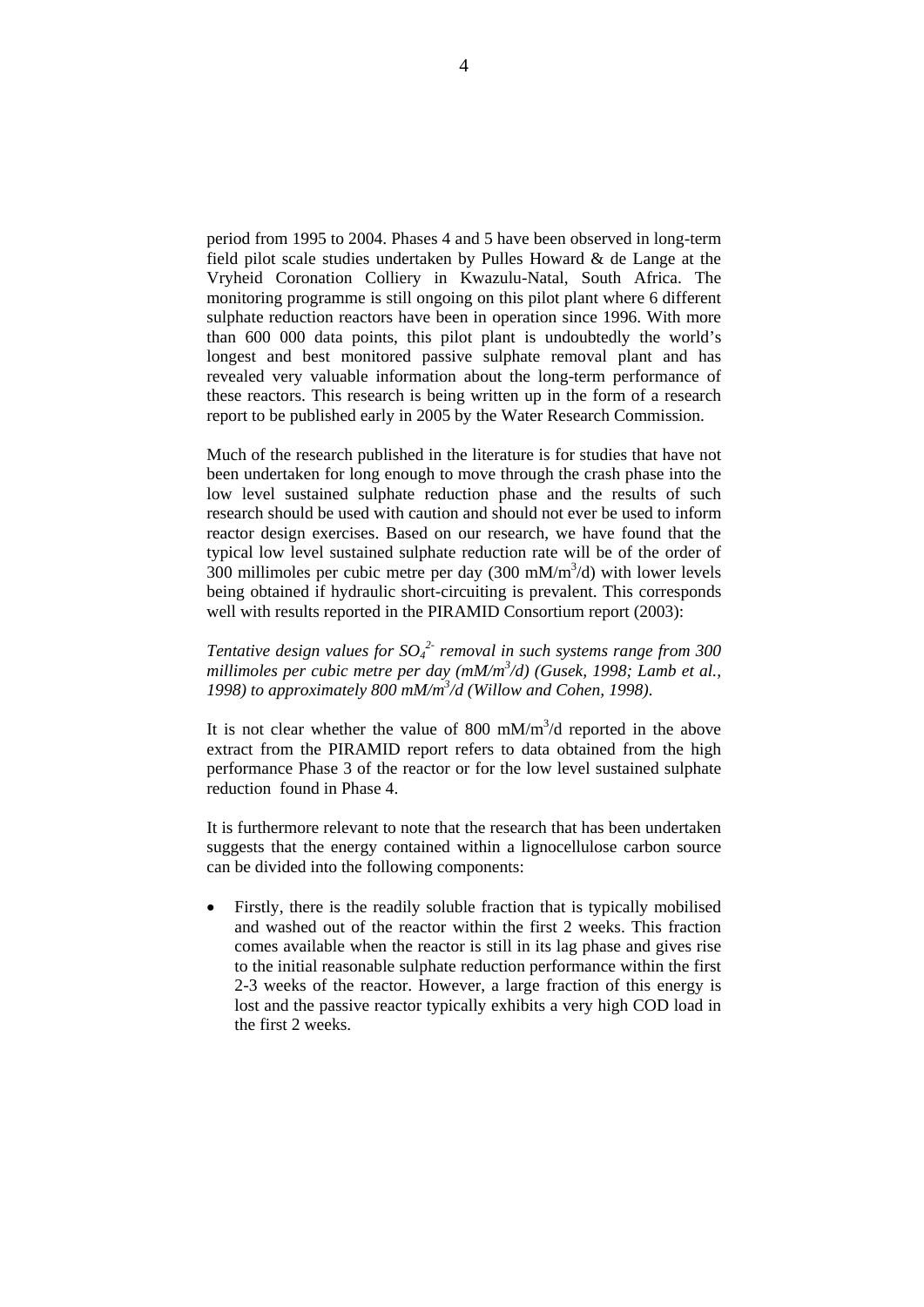- Secondly, there is the readily hydrolysable fraction that requires bacterial population adjustment during the lag phase and is then subsequently utilized during the high performance sulphate reduction in Phase 2 to drive high rates of sulphate reduction. Sulphate reduction values in excess of  $7000 \text{ mM/m}^3$ /d have been repeatedly observed. The exhaustion of this fraction of the lignocellulose is dramatically shown by the crash in reactor performance at around the  $8<sup>th</sup>$  month of operation.
- Thirdly, there is the difficult to hydrolyse fraction that represents the bulk of the energy contained within the lignocellulose. This fraction represents the cellulose and hemicellulose that is protected by the lignin biopolymer that coats the lignocellulose fibres. This energy is partially available in a standard passive sulphate reduction reactor and will support a sulphate reduction rate of  $300 \text{ mM/m}^3/d$  for a period of 5-6 years. Based on research undertaken by Pulles Howard & de Lange it has been shown that a standard passive sulphate reduction reactor will not mobilise all the potential energy represented by this fraction.
- Fourthly, there is the recalcitrant energy fraction which is simply not available to biological metabolic pathways but which would be released using aggressive chemical, physical and/or thermal action.
- Finally, there is the ash fraction that represents the non-reactive portion of the lignocellulose.

The real challenge in obtaining high rate passive sulphate reduction is in finding ways of liberating the difficult to hydrolyse fraction at a higher rate than  $300 \text{ mM/m}^3$ /d and at a high conversion efficiency where the bulk of this fraction is utilized and only the fourth and fifth lignocellulose fractions are left.

## **Development of the novel passive treatment technology**

This realization that passive sulphate reduction reactors were constrained by lignocellulose hydrolysis rates led to the initiation of an in-depth research programme to find ways of overcoming this rate-limiting step, thereby unlocking the energy available within the lignocellulose for sulphate reduction, at a rate high enough to make the technology economically viable ( $>600$  mM/m<sup>3</sup>/d). This research pursued the following two different paths: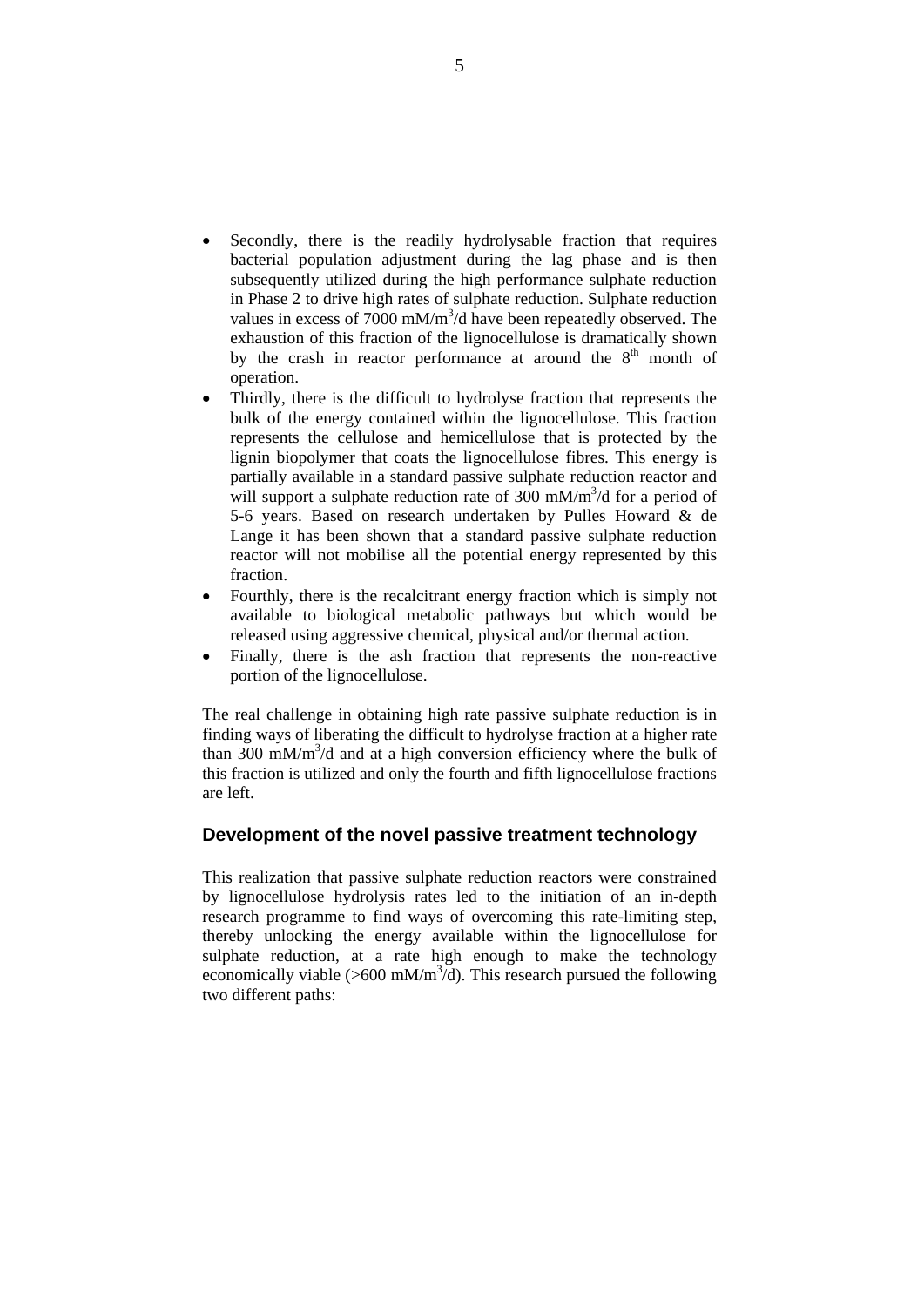- Pretreatment (aerobic) of the lignocellulose to make the lignocellulose less resistant to anaerobic bacterial action.
- Understanding of the mechanisms of anaerobic lignocellulose hydrolysis in order to develop a process that could optimize this step.

The first leg of the research was undertaken in collaboration with the University of Pretoria and involved the fungal degradation of lignocellulose material. The objective of this research was to use various white rot fungi to weaken the lignin structure before the lignocellulose was packed into the anaerobic reactors, thereby affording the anaerobic bacteria better access to the cellulose and hemicellulose fractions. An offshoot of this research was an investigation into the utilization of the concentrated organic liquor leaching from the fungal reactors as an energy source in the sulphate reduction process. This leg of the research, while showing technical promise, was ultimately terminated on the basis of preliminary economic evaluations that indicated that even using best case data, the costs of such a process would far outweigh the benefits.

The second leg of the research was undertaken in collaboration with the Environmental Biotechnology Research Unit at Rhodes University and is reported on at this conference in a paper presented by Prof P Rose. This leg of the research was successful and the understanding obtained from this research led to the development of a novel reactor called the Degrading Packed Bed Reactor (DPBR) that was designed to optimize the hydrolysis of lignocellulose. This concept is novel insofar as the primary design and operating purpose of the reactor is lignocellulose degradation as opposed to sulphate reduction. The performance of the DPBR is measured not only in the rate of sulphate reduction, which is exceptionally high for a passive reactor, but also in the ability to produce an effluent high in organic loading (measured as COD) to be utilized in subsequent sulphate reducing reactors.

In terms of the typical passive sulphate reduction performance curve shown in Figure 1, the effect of overcoming the lignocellulose hydrolysis rate-limiting step is to significantly reduce the effect of the crash phase and to lift the sustained sulphate reduction phase to a higher level than the default  $300 \text{ mM/m}^3$ /d efficiency found in a standard passive reactor.

The outcome of the research is the development and patenting of a new integrated and managed passive treatment process, known as the IMPI Process. The essence of the IMPI process is the subdivision of the overall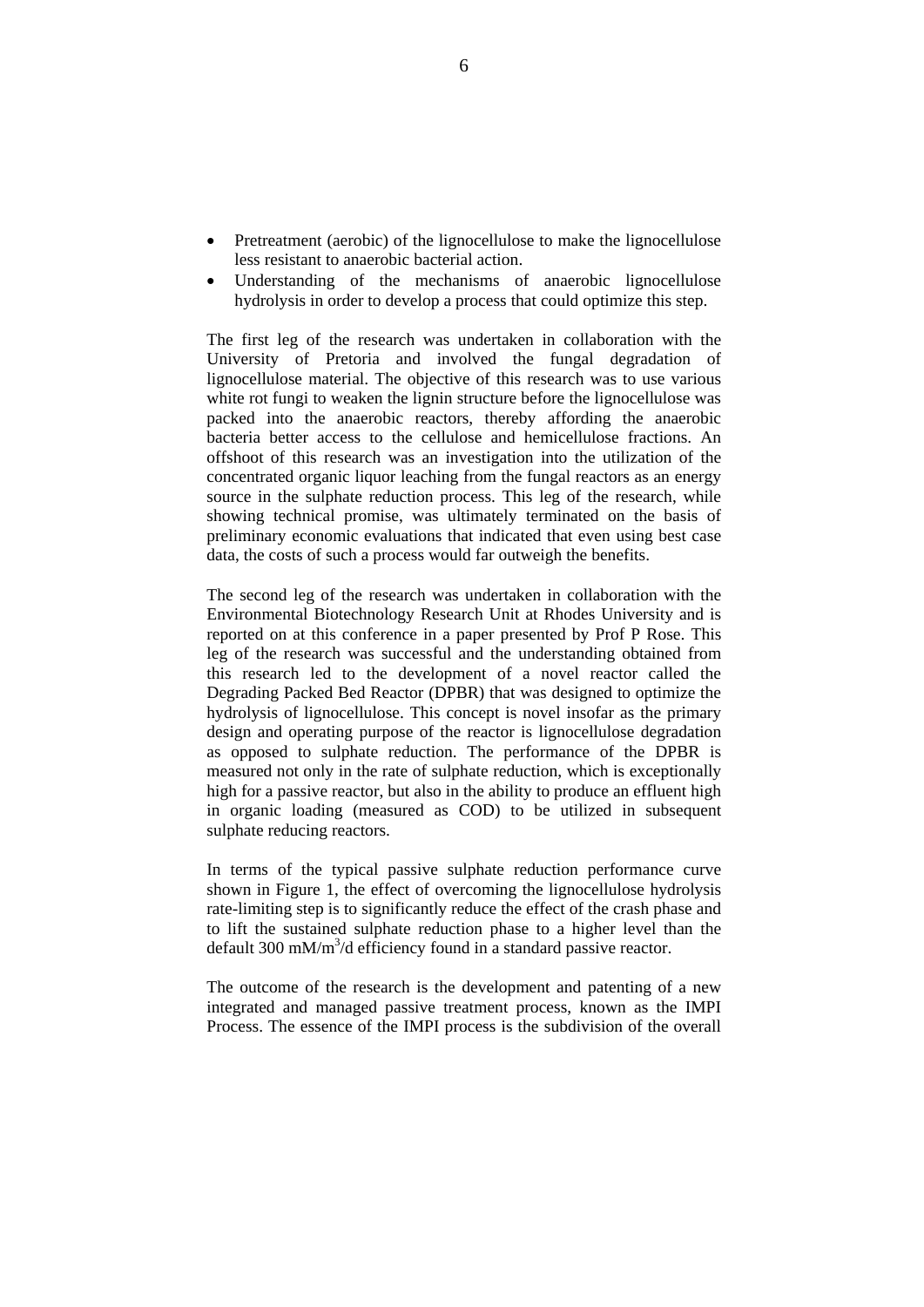



**Fig. 2. Schematic of the IMPI process** 

The purpose and essential features of the 4 different stages can be summarised as follows:

**Reactor 1: Degrading Packed Bed Reactor (DPBR):** This reactor is packed with multiple layers of specially selected carbon sources (electron donors) and also receives regular inputs of readily available carbon. The primary functions of this unit are to rapidly condition the influent by removing dissolved oxygen, establishing the desired redox conditions and producing elevated levels of sulphides and alkalinity in the first portion of the reactor. The remainder of the reactor is devoted to the optimized hydrolysis of lignocellulose material and the production of volatile fatty acids (VFA). The effluent from this reactor will contain reduced levels of metals and sulphate and elevated levels of sulphides, alkalinity, VFAs and nutrients.

**Reactor 2: Primary Sulphide Oxidising Bioreactor (PSOB):** This reactor contains very little or no carbon source and has the primary function of oxidizing sulphides to elemental sulphur for removal from the reactor while minimizing changes to the VFAs, nutrients and redox conditions.

**Reactor 3: Secondary Sulphate Reducing Reactor (SSRR):** This reactor contains a specially selected single carbon source rather than a multiple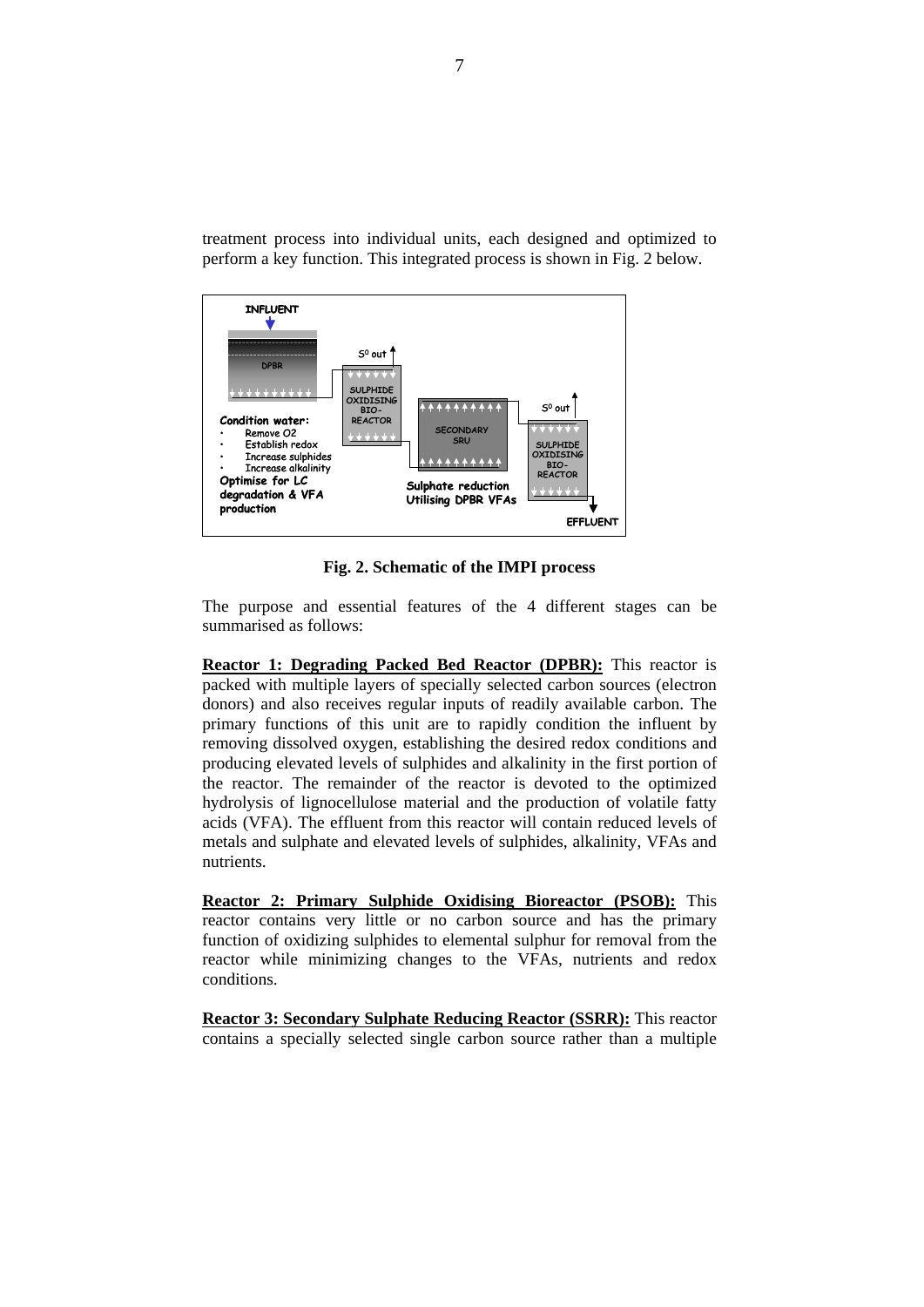layer, multi-carbon source. The primary function of this reactor is to utilize the VFAs produced in the DPBR and to remove additional sulphate down to the design level. The effluent from this reactor would contain reduced levels of metals, sulphate, VFAs and nutrients and elevated levels of sulphides, and alkalinity.

**Reactor 4: Secondary Sulphide Oxidising Bioreactor (SSOB):** This reactor contains very little carbon source and has the primary function of oxidizing sulphides to elemental sulphur for removal from the reactor.

If required, a final aerobic polishing stage could be added, primarily to remove residual levels of VFAs and nutrients. The individual units could be combined in a tapered –up or tapered-down configuration, i.e. one DPBR to many SSRRs or vice-versa, depending on the design duty of the reactors.

The longest operating DPBR has continued for a period of 3 years and is currently still operating. Its performance in terms of sulphate removal rate is shown in Figure 3 below.



**Figure 3. Long-term performance of DPBR in terms of sulphate load removal** 

The data presented in Figure 3 does indicate that the DPBR is able to sustain the long term sulphate reduction or removal rate at or above 2000 mM/m<sup>3</sup>/d, representing a 7-fold increase in performance over the standard sulphate reduction reactor with a removal rate of around 300 mM/m<sup>3</sup>/d. Figure 3 also indicates that the removal efficiency fluctuates with the winter and summer seasons and that there is a gradual decrease in the removal rate due to the consumption of the lignocellulose material. The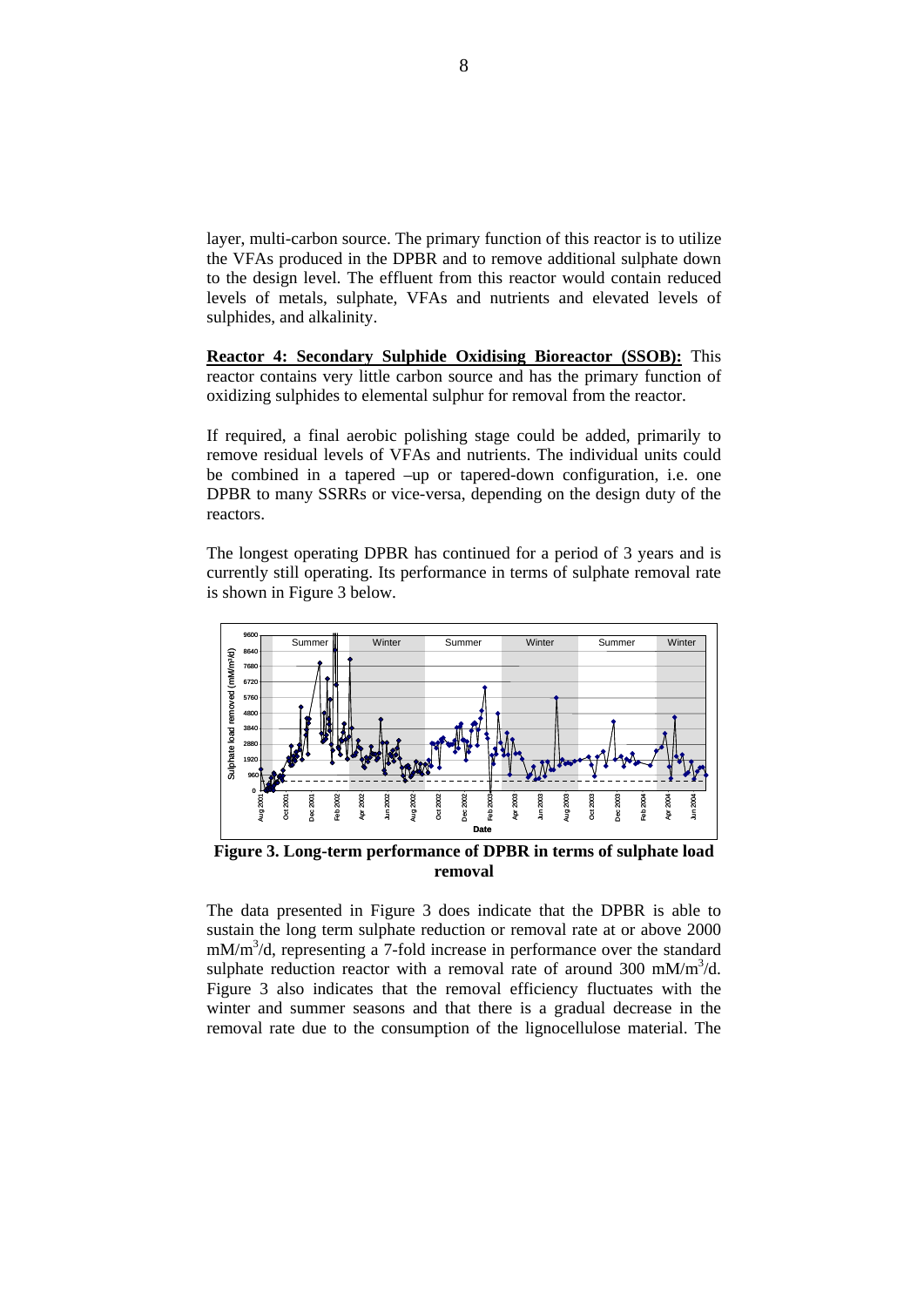operating strategy for a DPBR is therefore to incorporate an annual replenishment of lignocellulose material to replace the fraction that has been consumed. While this has not been applied to the reactor depicted in Figure 3, this action can be expected to exert an upward force on the performance curve to counteract the gradual decline.

Figure 4 presents sulphate removal (in mg/l), alkalinity production and sulphide production data for the same long-term DPBR reported in Figure 3. Figure 4 shows a much more marked seasonal effect on alkalinity production than on sulphate reduction or sulphide production. It is also of interest to note that the reactor effluent sulphide concentrations do not exceed 400 mg/l and are more typically at around 300 mg/l, suggesting that the maximum sulphate reduction that can occur in a single stage passive sulphate reduction reactor is around 900 to 1000 mg/l sulphate.



**Figure 4. Long-term performance of DPBR in terms of sulphate concentration removed, alkalinity produced and sulphide produced** 

# **Design approach for the IMPI technology**

The developed technology has been packaged in a suite of novel integrated passive mine water treatment technologies referred to as:

**IMPISURE:** Removal of sulphates, metals and acidity **IMPIMATE:** Removal of metals and acidity **IMPIPLUME:** Removal of sulphates, metals and acidity in groundwater plumes

While the research programme has resulted in the development of a detailed descriptive process model that serves as the basis for plant and process design, the implementation of the technology needs to take account of various site-specific factors. The treatment process is a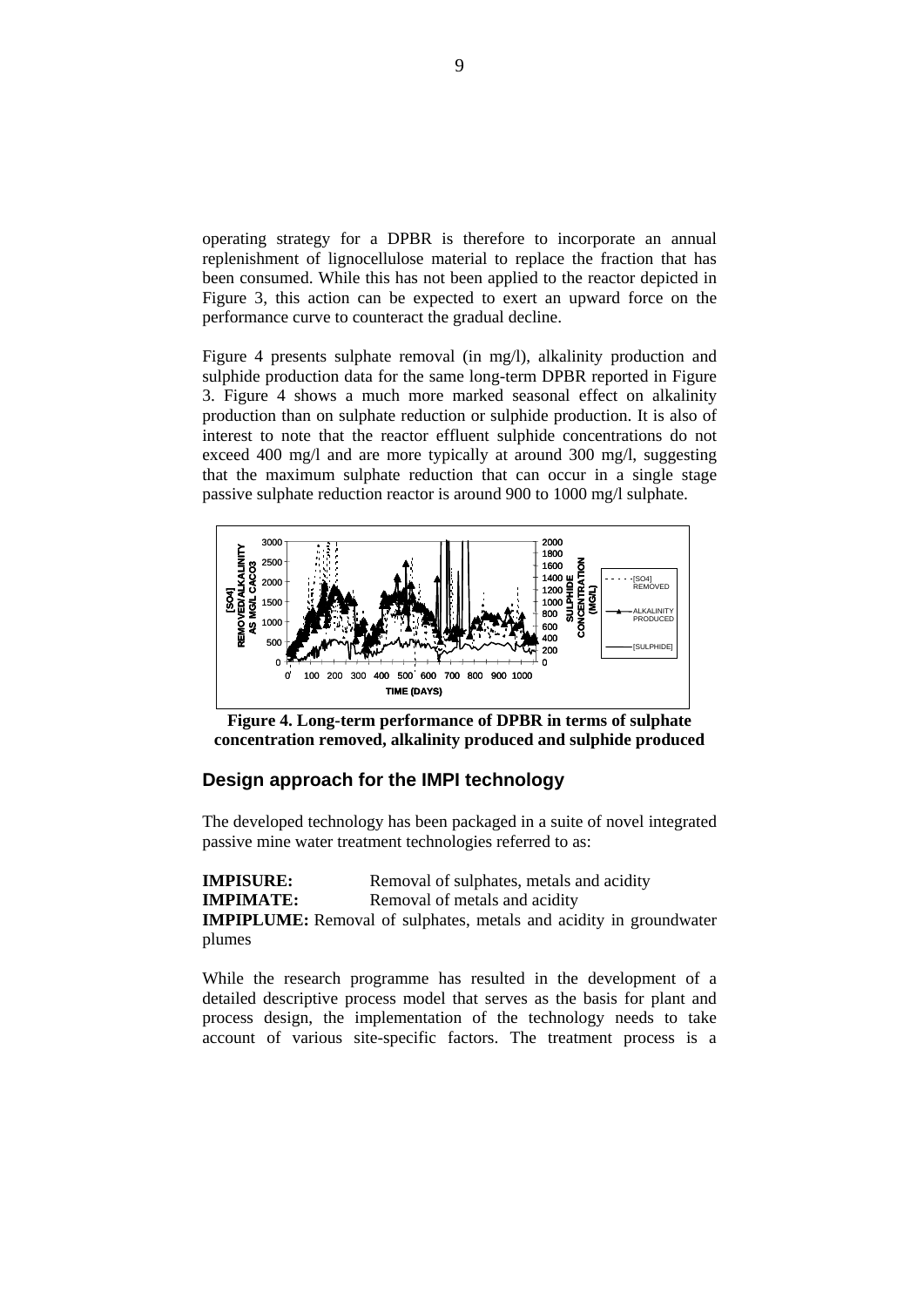biological one and therefore needs to be customized to take account of unique site conditions, specifically the following:

- 1. Each mine water has a unique chemistry that affects the biological process design and the commissioning and operating procedures.
- 2. The technology requires a large inventory of carbon substrate on initial construction and each site will have a unique blend of carbon substrate that is sourced as close as possible to the plant.
- 3. Each site has unique physical features that affect the civil construction and the available hydraulic driving head.

In order to address these uncertainties, we have developed a standardized 4-phase implementation procedure that ensures that the above factors are fully defined and incorporated into the existing descriptive process model in order to produce an optimized site-specific plant design. This procedure is shown schematically in Figure 5 below.



**Figure 5. Implementation procedure for IMPI passive treatment technology** 

# **PHASE 1: DEVELOP SITE-SPECIFIC PROCESS DESIGN PARAMETERS**

**Step 1:** Obtain all historical water quality records and any information that may exist on predicted future water qualities for the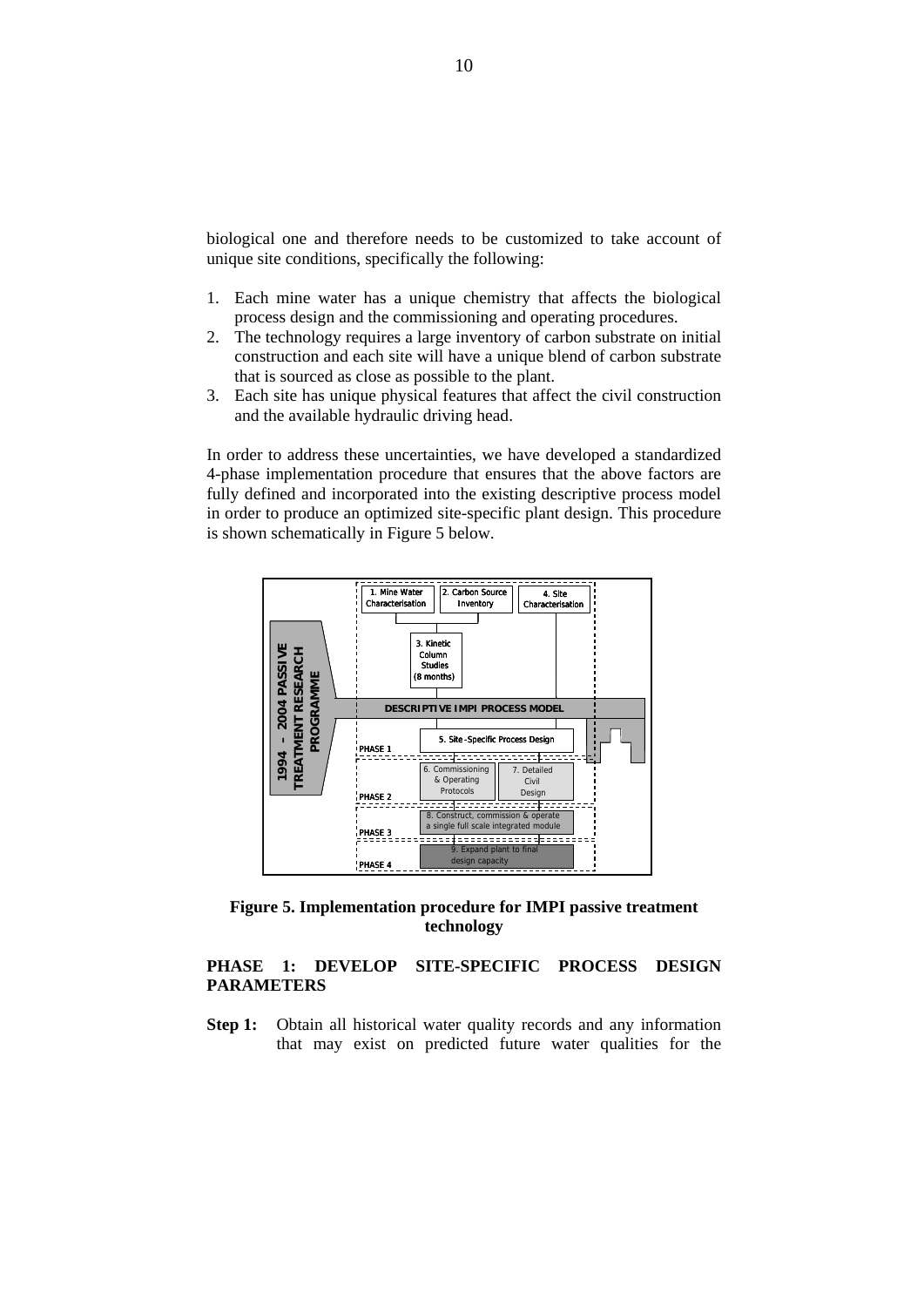anticipated design life of the plant. Evaluate these data in order to obtain a current and possibly future characterisation of the water to be treated. Establish and confirm the desired treatment objectives, i.e. which contaminants need to be removed and to what levels? Define the design treatment duty of the passive treatment plant and establish whether the IMPISURE or IMPIMATE is required.

- **Step 2:** Based on the existing descriptive process model, undertake a first-order conceptual process design in order to establish a first estimate of the volume of carbon required as an initial inventory. Undertake a survey to establish potential carbon sources within a 25km radius of the proposed plant location and obtain representative samples of this carbon material. Undertake batch anaerobic evaluations of the carbon samples and compare to the carbon source performance database in order to obtain a ranking of carbon source suitability. Select a carbon mix or suite of mixes, to be utilized in the kinetic column studies as being representative of the desirable carbon mix for a full-scale passive treatment plant.
- **Step 3:** Undertake kinetic passive treatment column evaluations in the passive treatment laboratory using the carbon mix selected in Step 2 and using the actual mine water to be treated. Pulles Howard & de Lange have developed and constructed a unique R1.5 million passive treatment laboratory facility that comprises 50 continuously fed passive treatment reactors and a dedicated analytical laboratory. Four full-time technical staff are employed to operate these facilities.

 In order to customize the descriptive IMPI process model to optimally treat the actual mine water under investigation, a set of 8 columns is operated for a period of 36 weeks. The experimental programme that is applied to these reactors is aimed at establishing performance criteria specific to the mine water and carbon mix at the site. It is not appropriate to undertake such experimental work on full-scale modules that each contain  $1000 \text{ m}^3$  or more of carbon substrate and the column reactors are used for this purpose. A 36-week test period is required to overcome the initial 60-90 day commissioning period and to generate sufficient data to enable extrapolation over a 20-year design life.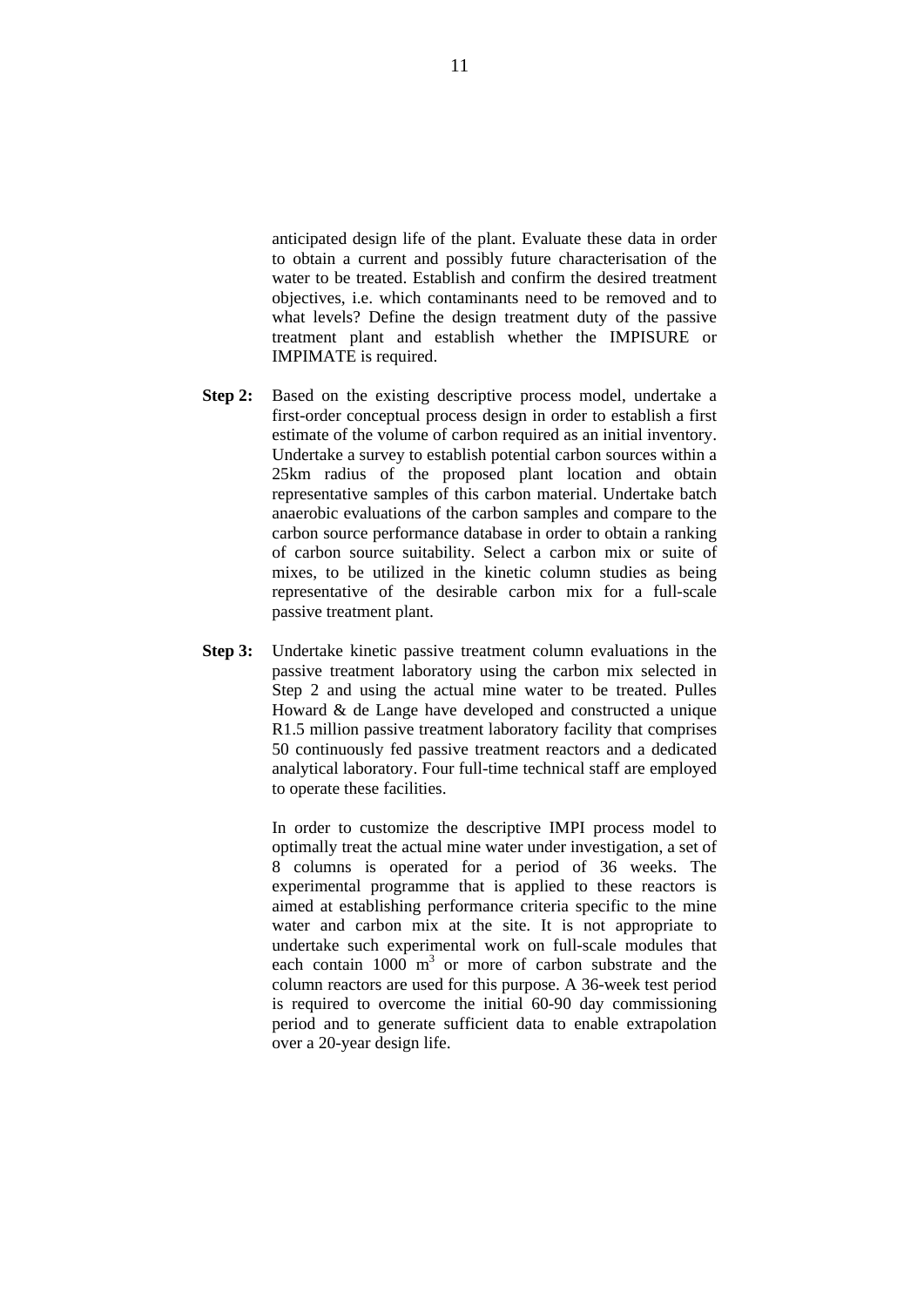The experimental programme also develops the specific commissioning and operating procedures that may be required to ensure satisfactory treatment of difficult-to-treat mine waters. As part of the experimental programme, analyses of influent and effluent are undertaken for sulphate, sulphide, COD, alkalinity, pH, redox potential, iron, aluminium and manganese.

- **Step 4:** Undertake site evaluations in order to establish potential physical locations for the proposed passive treatment plant components. These site evaluations include establishment of the following data:
	- Obtain record of flow rates of water to be treated, including information on peak flow conditions.
	- Establish available static hydraulic head on the water to be treated and establish practical limits to increasing this head.
	- Obtain a site survey plan accurate to 0.5m contour levels for the selected potential site.
	- Establish relevant floodlines and plot them onto the site survey plan.
	- Excavate test pits down to 4-5m in order to establish ground conditions. Subject soil samples to suitable laboratory tests to determine structural and hydraulic properties.
	- Prepare a scoping EIA report regarding the suitability of the proposed site for construction of a passive treatment plant.
- **Step 5:** Utilise the data generated in Steps 1-4 in order to develop a sitespecific process design that can be used as the basis for a detailed civil engineering design for the full-scale plant. This site-specific process design is fundamentally based on the descriptive IMPI process model that then incorporates inputs from Steps 1-4 described above to ensure that it is optimized in terms of the actual mine water to be treated and the actual carbon substrates to be used.

### **PHASE 2: DETAILED CIVIL DESIGN, COMMISSIONING & OPERATING PROTOCOLS**

**Step 6:** Based on the column studies undertaken as part of Step 4, the site-specific commissioning and operating protocols are defined and appropriate commissioning and operating manuals are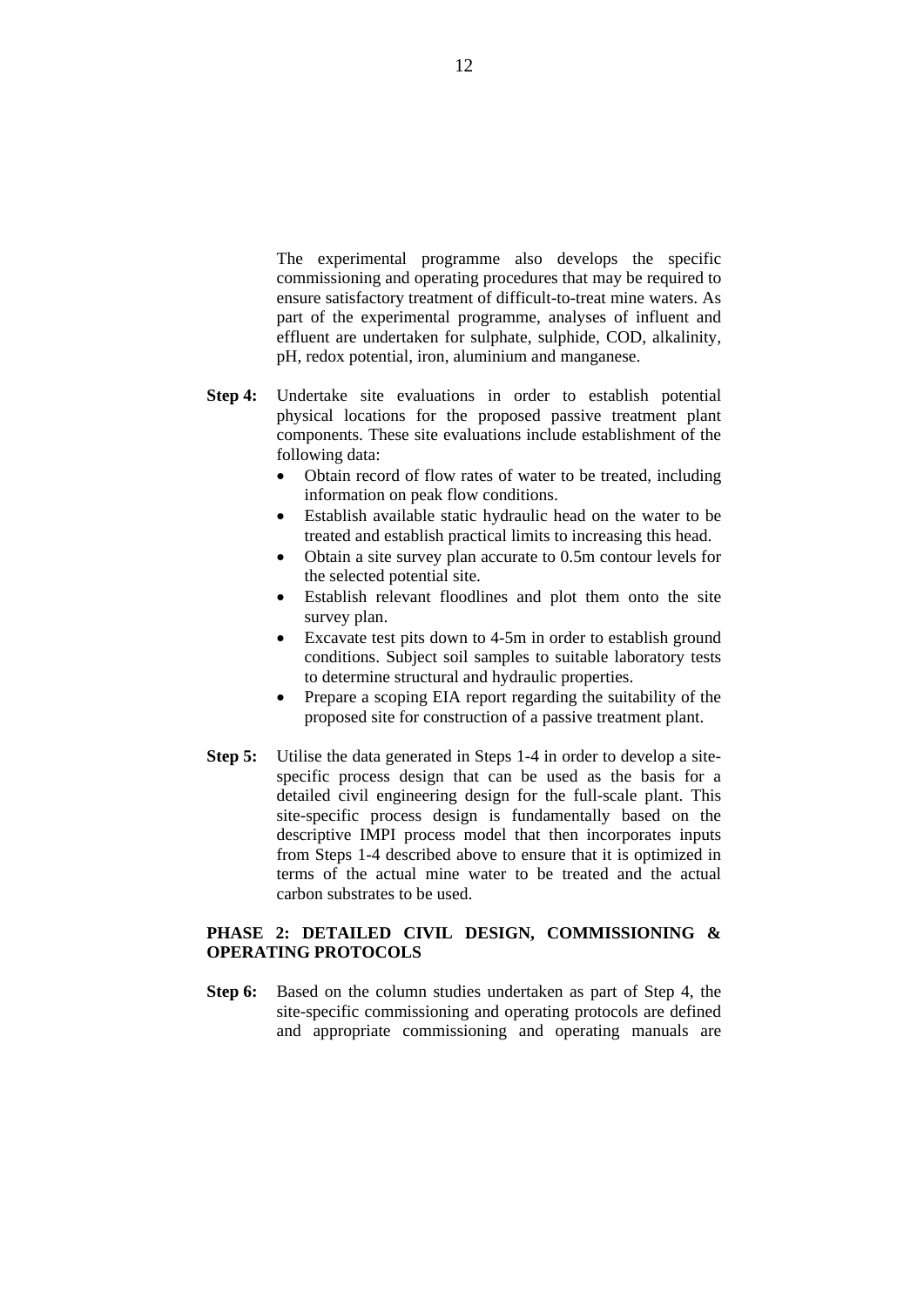prepared. These protocols / manuals also document the management, monitoring and auditing requirements for the particular plant.

**Step 7:** Based on the process design prepared in Step 5, and taking account of the developed commissioning and operating protocols, a detailed civil engineering design is prepared. The design is based on the construction of a single full-scale integrated module, although all water distribution and collection systems are designed with the objective of future addition of modules (Phase 4) to handle the full flow of water to be treated. Drawings and tender enquiry documents are developed to enable tenders to be sought for the actual plant construction and for subsequent plant commissioning and operation. This step also includes the completion of a proper EIA with the necessary water use licences to enable the plant to be constructed and operated.

#### **PHASE 3: CONSTRUCT SINGLE FULL-SCALE INTEGRATED MODULE**

**Step 8:** Once the construction tender has been awarded, construction work is undertaken to construct the plant in accordance with the civil design. Construction work needs to be closely supervised to ensure that work meets the specifications and that static commissioning objectives are met. Once construction has been completed, full wet commissioning commences – this commissioning may take as long as 90 days. The commissioning phase will also be used to ensure that the operating contractor is fully trained to adequately operate the plant. Once the plant is deemed fully commissioned, it will revert to the standard operational sequence and the appointed operating contractor will assume his/her operational duties. It is envisaged that Phase 3 would typically have a duration of 12-18 months before moving to Phase 4.

## **PHASE 4: EXPAND PLANT TO FINAL DESIGN CAPACITY**

**Step 9:** Once the operation of the single full-scale module has proceeded satisfactorily for a period of 12-18 months, a decision can be made to expand the plant (i.e. construct additional parallel fullscale modules) to treat the full mine water flow. The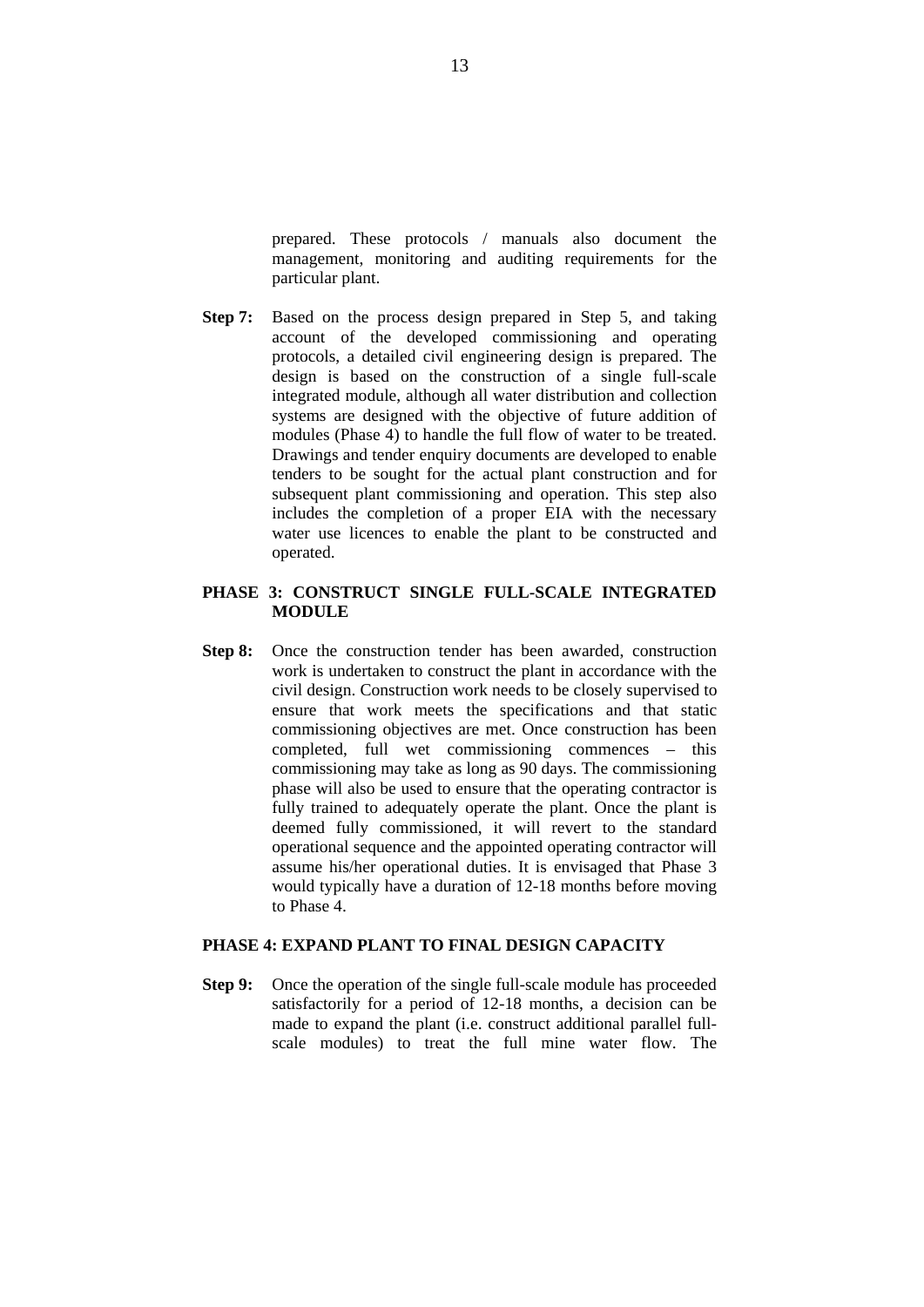performance of the single operating full-scale module will be reviewed and, if necessary, the process design prepared in Step 5 will be reviewed and modified. Steps 6, 7 and 8 will then be redone for the additional full-scale modules.

To date, Phase 1 performance or amenability studies have been undertaken on 5 different coal mine effluents – 2 in the Witbank coalfields in the Mpumalanga province and 3 in the Vryheid coalfield in the KwaZulu Natal province. Typical datasets deriving from such a study are shown in Figures 6 and 7 below.



**Figure 6. Design studies for a South African colliery – sulphate concentration removed** 



**Figure 7. Design studies for a South African colliery – sulphate load removed**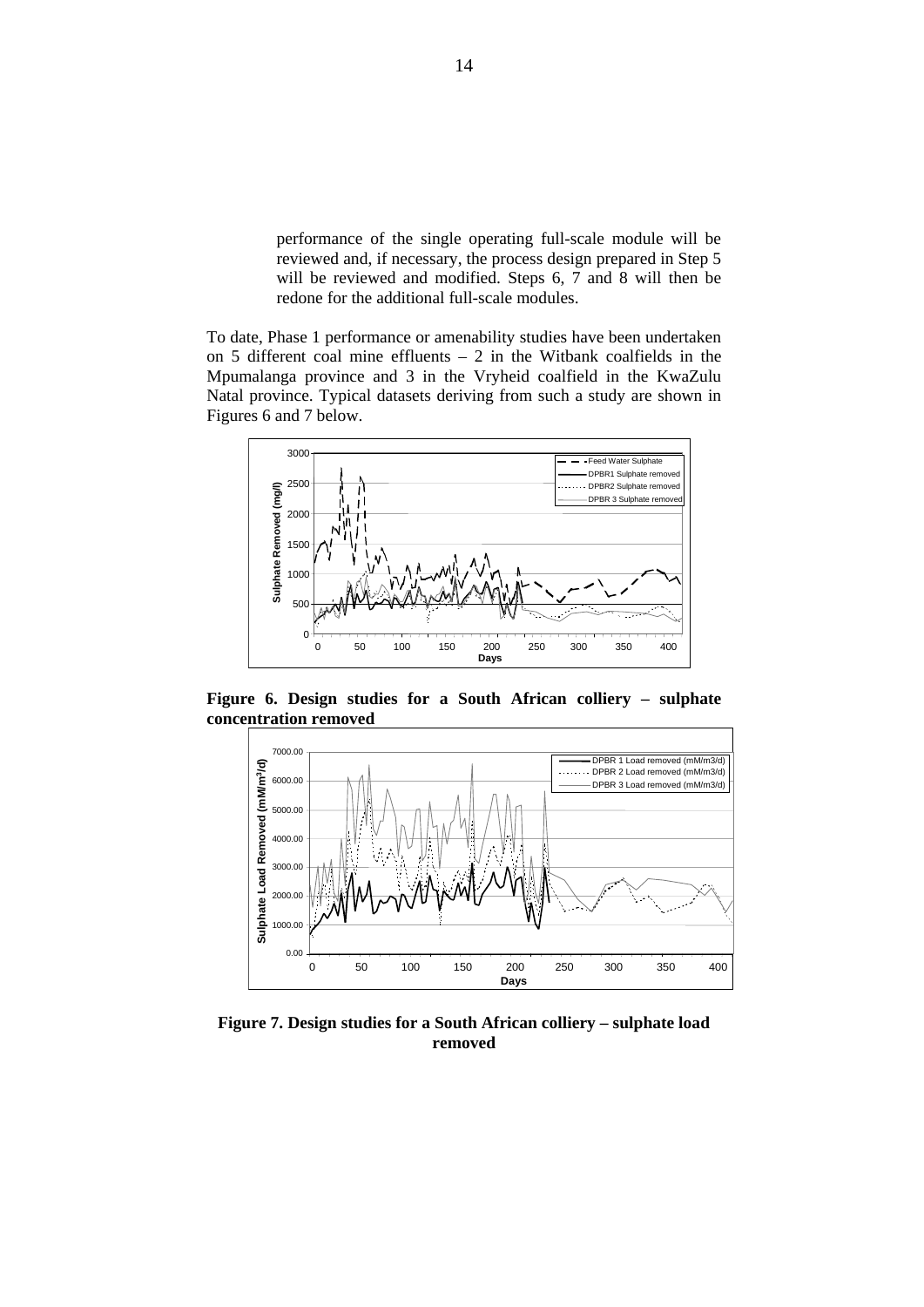A proposal is currently being considered by the South African coal mining industry to construct and operate a single  $200 \text{ m}^3/\text{day}$  full-scale module at a Mpumalanga Colliery and to evaluate its field performance for a period of 18 months.

# **Current research initiatives**

A number of research initiatives are currently underway in South Africa that are relevant to the passive sulphate removal technology. These initiatives include the following:

- 1. Further development of the passive sulphide oxidation technology to passively convert sulphide to elemental sulphur in order to achieve passive biodesalination. This research has been ongoing for a period of around 5-6 years and is currently being undertaken by the Environmental Biotechnology Research Unit at Rhodes University with funding from the Water Research Commission. It is planned to incorporate the results of this research into a 20  $m^3$ /day sulphide oxidation field reactor to be operated as part of the  $200 \text{ m}^3/\text{d}$  full scale module.
- 2. Evaluation of tapered configurations of the DPBR technology for specific use in treating highly acidic mine effluents. This work is being undertaken by Pulles Howard  $\&$  de Lange with funding from BHP **Billiton**
- 3. Evaluation of acidophilic sulphate reducing populations to treat strongly acidic mine effluents in passive treatment reactors. This research is being undertaken by Pulles Howard & de Lange and is being funded by BHP Billiton.

The research programme on the acidophilic sulphate reducing bacteria has been undertaken in order to develop the passive treatment technology to operate below the current pH cutoff value of 4.5, below which sulphate reducing bacteria do not perform well in passive treatment reactors. Bacterial populations were isolated from mine effluents and selectively cultured over a period of around 150 days to produce populations that have currently been treating strongly acidic mine effluents for around 300 days in duplicate reactor studies. Selected results from this research are shown in Figure 8 below.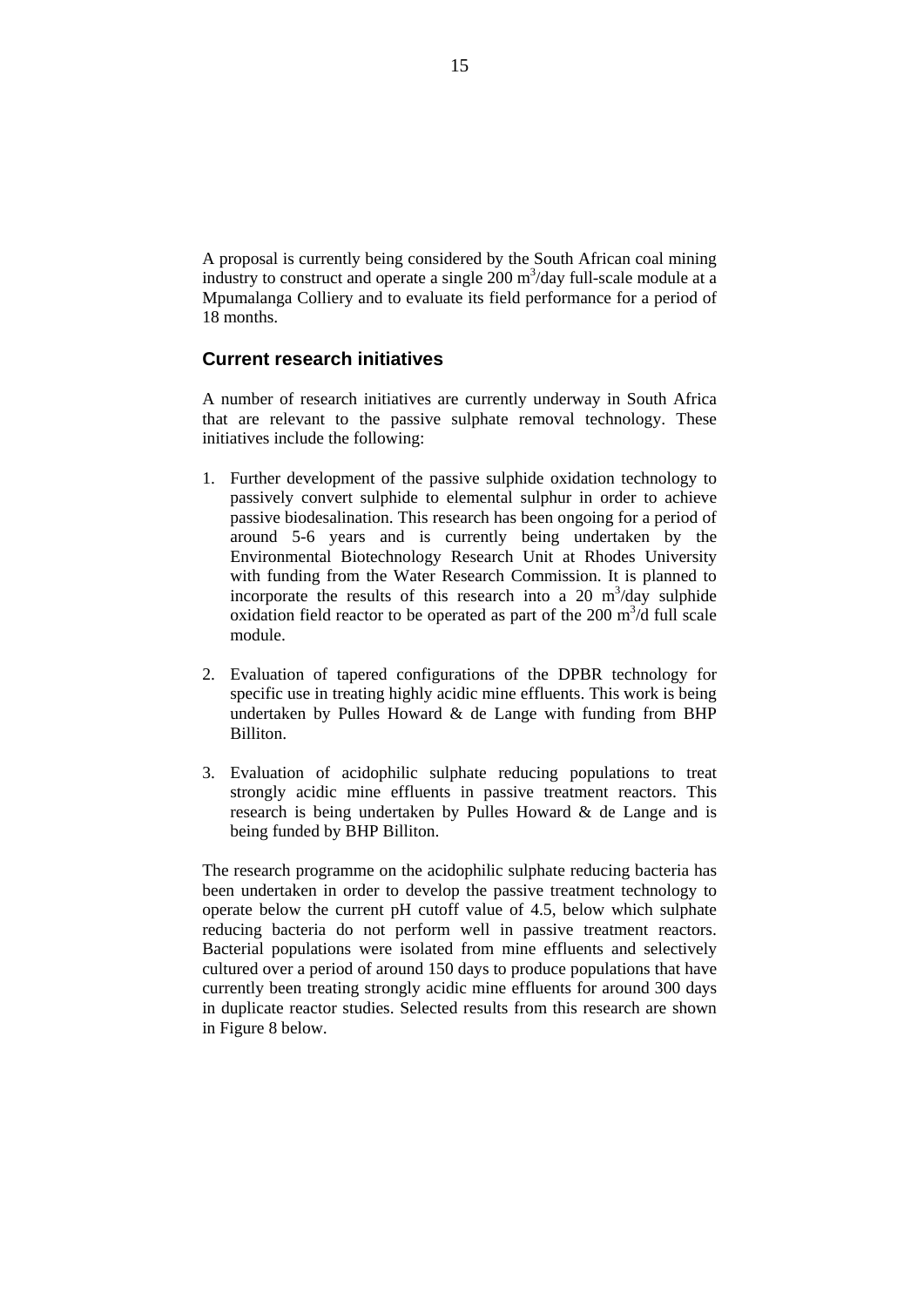

**Figure 8. Performance results for acidophilic sulphate reducing populations** 

The original intent of the acidophilic research programme was to develop a biological reactor that could pretreat the water ahead of a DPBR by raising the pH to above 4.5 and reducing the redox to a point where sulphate reduction is possible. The data in Figure 8 indicate that this research objective is being met with influent pH of between 3 and 3.5 consistently being raised to a pH 6-7. Sulphate reduction of around 300 mg/l is being achieved and effluent redox values have been reduced to between –150 and –200 mV – suitable for introduction into a DPBR. Research on these acidophilic populations and reactors is continuing.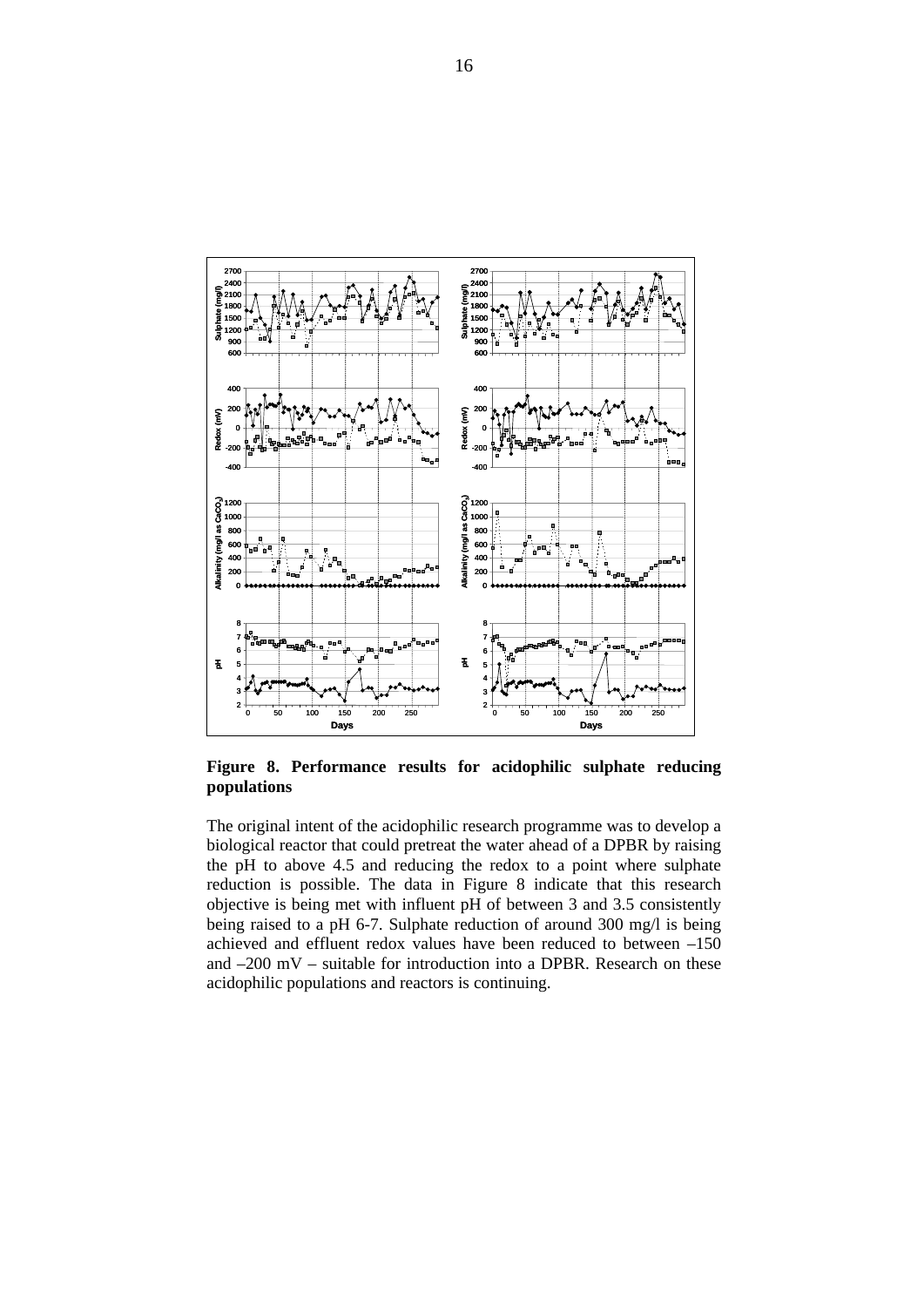## **Conclusions**

The research programme into the development of an integrated passive treatment system for sulphate removal from mine waters has been a sustained effort undertaken over a period of 10 years from 1995 to 2004 and additional evaluations and research are still continuing. We have seen progressive improvement in the performance of the system as the research has gone through the different phases. A major deviation from previous passive treatment approaches was initiated in this research programme and has resulted in the development of a novel patented system that is capable of exceeding published passive sulphate removal rates by around 700 percent. The only component of the new integrated system where development is still being finalised is the sulphide oxidizing bioreactor for which the fundamentals were developed in the research project. A number of design studies have been undertaken at South African coal mines and plans are well developed to construct the first full-scale module during 2005.

The technology developed during this research project is firmly based on two major South African biological sulphate reduction research initiatives. The first initiative has been ongoing for a period of around 10 years by Pulles Howard & de Lange and has focused on passive sulphate removal technology. The second initiative has been ongoing for a period of around 11 years by the Environmental Biotechnology Research Unit at Rhodes University. These two initiatives started off operating independently but have been cooperating with true synergy for the last 4-5 years. The collective manpower investment in these two initiatives is believed to be of the order of  $60 - 80$  man years and the collective budget in 2004 value is around R45 million. The leading position occupied by South African researchers in the field of passive sulphate removal technology is therefore not accidental, but is rather the product of a sustained and concerted research effort and a sustained support from the South African research funding agencies and mining industry.

# **Acknowledgements**

The generous financial contributions of a variety of funding organisations over the last ten years is acknowledged. While all the South African gold and coal mining groups have contributed in some way to this research, particular acknowledgement must be given to the South African Department of Arts, Culture, Science and Technology's Innovation Fund